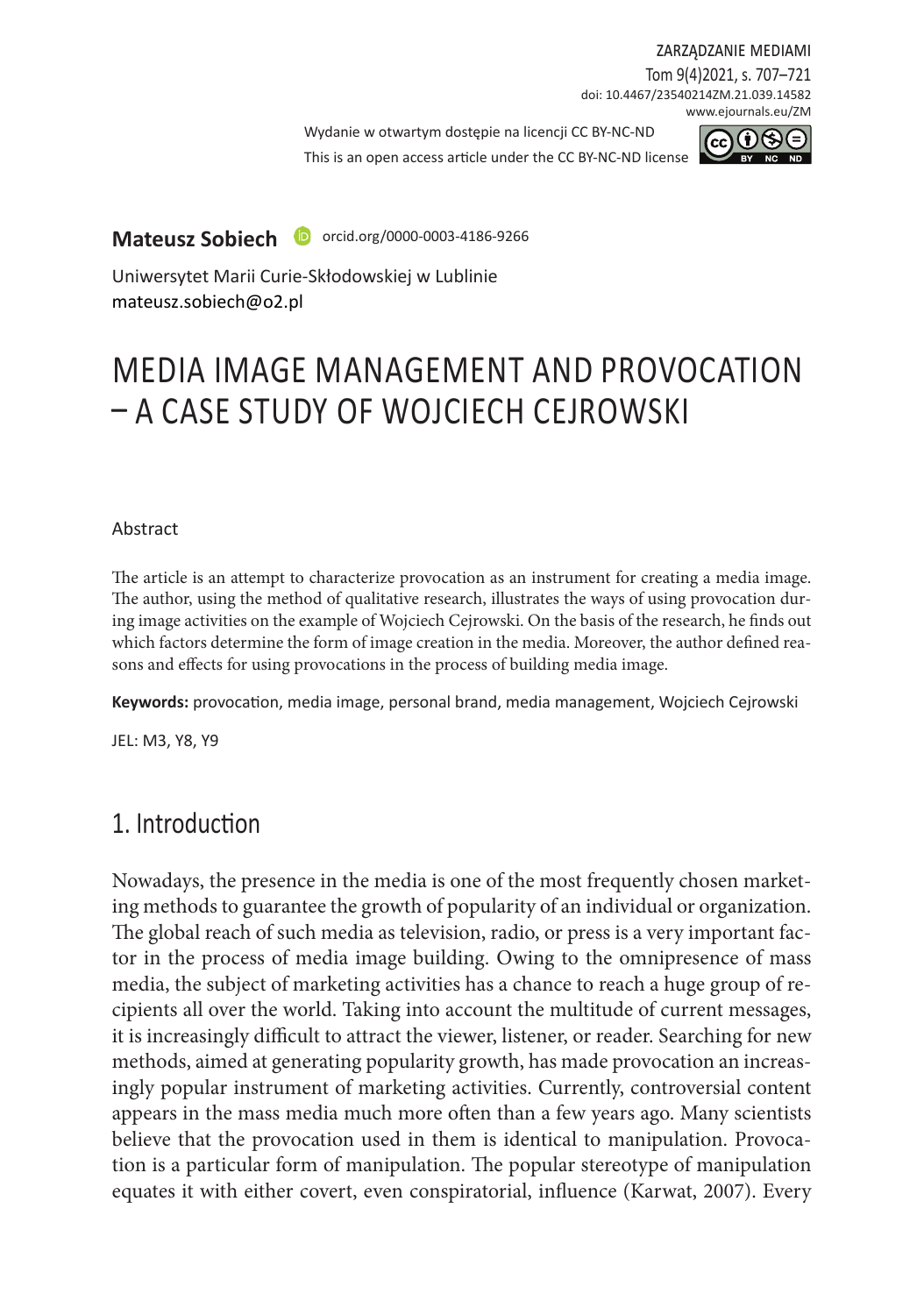act of provocation is manipulation because it seeks to artificially evoke, arouse, strengthen, inhibit, suppress, extort, and arbitrarily direct other people's experiences, impressions, images, aspirations, decisions, and actions (d'Almedia, 2011).

Managing the activity of media audiences is currently one of the biggest challenges for media entities (Kraft, 2015). One of the instruments to stimulate the engagement of viewers, listeners, readers or internet users is provocation – one type of manipulation and persuasion in advertising and personal brand management. The word 'provocation' means a deceitful action aimed at persuading someone to act in a certain way, usually fatal in consequences for that person and people connected with him/her (Percy, Rossiter, 1992). Such a description emphasizes the negative character of provocation, manifesting itself in an attempt to harm another person. It takes the form of a vulgar, unbecoming, deliberate hoax, and trickery (Sternthal, Craig, 1973). This statement can be identified with the phenomenon of personal brand management, which persuades recipients to make certain choices or behaviors. Moreover, it generates their feelings and emotions in a certain way. It is, however, impossible to resolve the issue of whether this is disadvantageous to them in each case.

Nowadays, a brand is associated with various aspects of social and economic life. Thus, not only products and services have their brands, but also geographical regions, cities, organizations and individuals. In relation to the last of these entities there is talk about personal brand and its building (personal branding). From the point of view of management, a brand is a set of benefits that become its user, which benefits are provided by the product marked with a given name or symbol (Urbanek, 2008). A person with a strong personal brand is therefore a person recognizable in a specific environment, who in addition, due to contacts with him/ her, evokes positive associations (Białopiotrowicz, 2009). People interested in conscious personal branding not only participate in social media, but also create websites, run blogs or microblogs, publish articles in the form of podcasts and videocasts, use Wiki-type tools (Vitberg, 2009).

The research problem of this paper is the phenomenon of provocation as an element of image building of Wojciech Cejrowski. The main objective of the article is to determine the strategy of image management based on provocation in the Cejrowski's case. The basis of the source base is the analysis of the activity of Wojciech Cejrowski, who over the years has repeatedly used this instrument for marketing purposes. This paper is aimed at establishing answers to the following research questions:

- (1)What are the characteristics of Wojciech Cejrowski's media image building strategy?
- (2)What are the reasons and effects for using provocations in the process of building media image in case of Wojciech Cejrowski?

On the basis of the assumptions of this paper, several other aims can be detailed in it. One of them is to show the actions of Wojciech Cejrowski, who are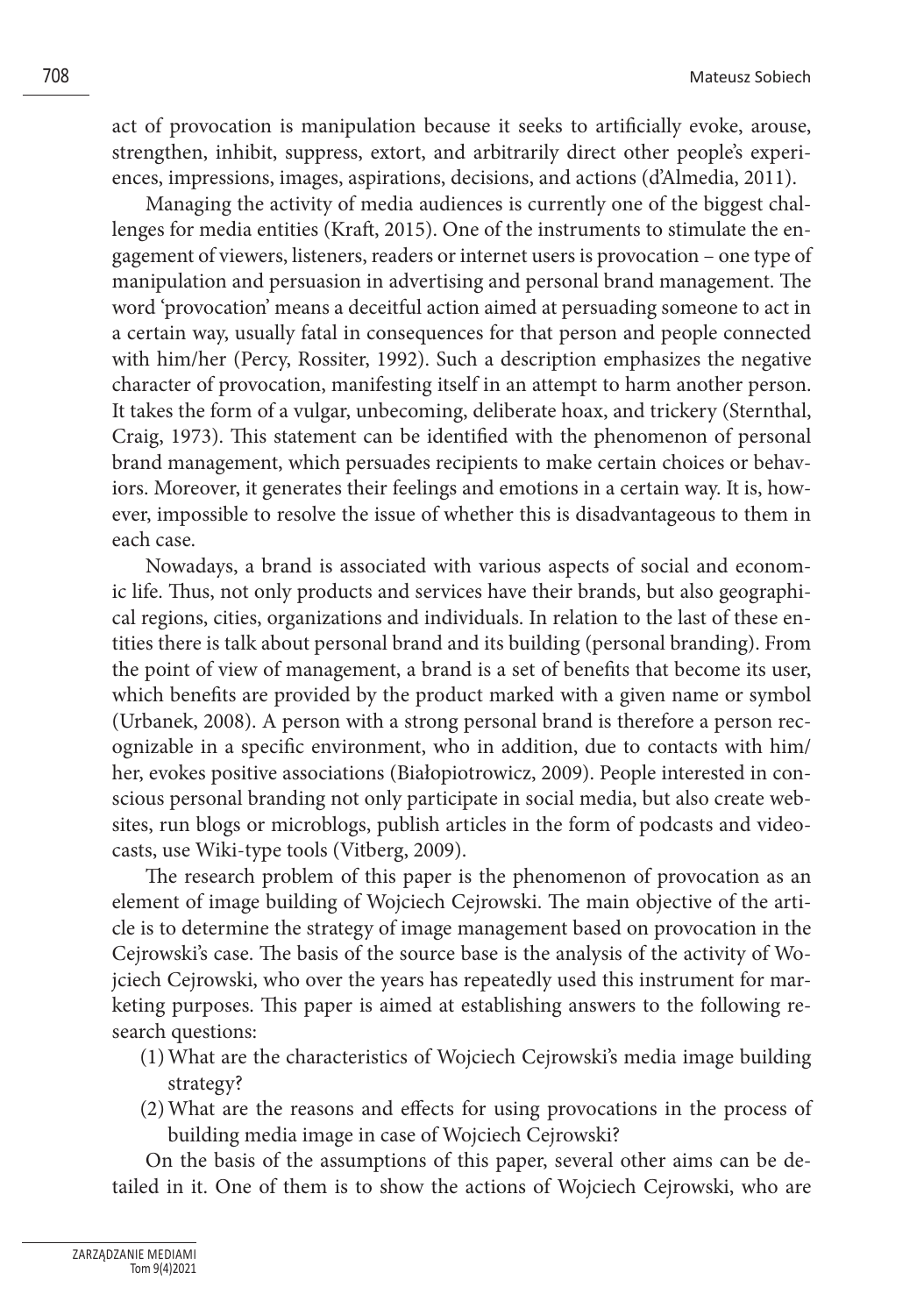determinants in the process of media image creation. Moreover, this paper contains other problems in the field of social science research. The content of the research work gives an opportunity to compare how the media activity of Wojciech Cejrowski has changed over the years.

Previous publications dealing with the issue of provocation in the process of media or image management have discussed the topic primarily from the perspective of advertising. In the English-language academic literature there is a lack of studies that are case studies dedicated to discussing provocation in the process of image management in terms of personal branding. The vast majority of articles and research in this field address the issue of *shockadvertising* or provocation as a phenomenon in its entirety. Due to the fact that many studies on personal branding are advisory, the considerations are supported by brand management theory and supplemented with authors own reflections. The point of departure for the undertaken research is the analysis of Wojciech Cejrowski's behaviour, clothing, lifestyle and statements, which are the factors determining his media image.

The author based his research on the strategy of qualitative research. He considered this approach to be the most appropriate to find answers to the research questions. A huge amount of hypothetical source material (more than 30 years of Cejrowski's activity) also influenced the choice of the qualitative type of research. The research type of this article is a case study. Robert K. Yin<sup>1</sup> recommends using the case study method to find answers to exploratory questions about 'how' and 'why' a phenomenon occurs (Yin, 2009).

The main research method is the method of content analysis. As source material for the research, the author used the content available on the official website of the subject under study. In addition, the research sample included Internet articles describing the provocative behavior of Wojciech Cejrowski. For this purpose, the author used the Google search engine, in which he entered the following keywords: Wojciech Cejrowski, affair, scandal, provocation, shocking, sensation, incident, row. Due to the vastness of the source material, the author made a purposeful selection and chose those contents that, in his opinion, best characterize the described phenomenon. In the article author approaches particular aspects of the presented phenomena and relations as 'telling', that is, "serving to make previously obscure theoretical relationships suddenly apparent" (Mitchell, 1984). Thus, the analyzed facts and relations ('cases') are chosen, for the "best provide insight into the social phenomenon to be investigated" (Emmel, 2013).

Moreover, the author of the research work has analyzed all published books (nine in total) of this controversial author. Other activities that form the basis of the research also include a review of the domain publications of Wojciech Cejrowski's life. Due to the privacy of the traveler, only two books describing his life appeared

<sup>&</sup>lt;sup>1</sup> Robert K. Yin is an American social scientist, known for his work on case study research as well as on qualitative research. Over the years, his work on case study research has been frequently cited.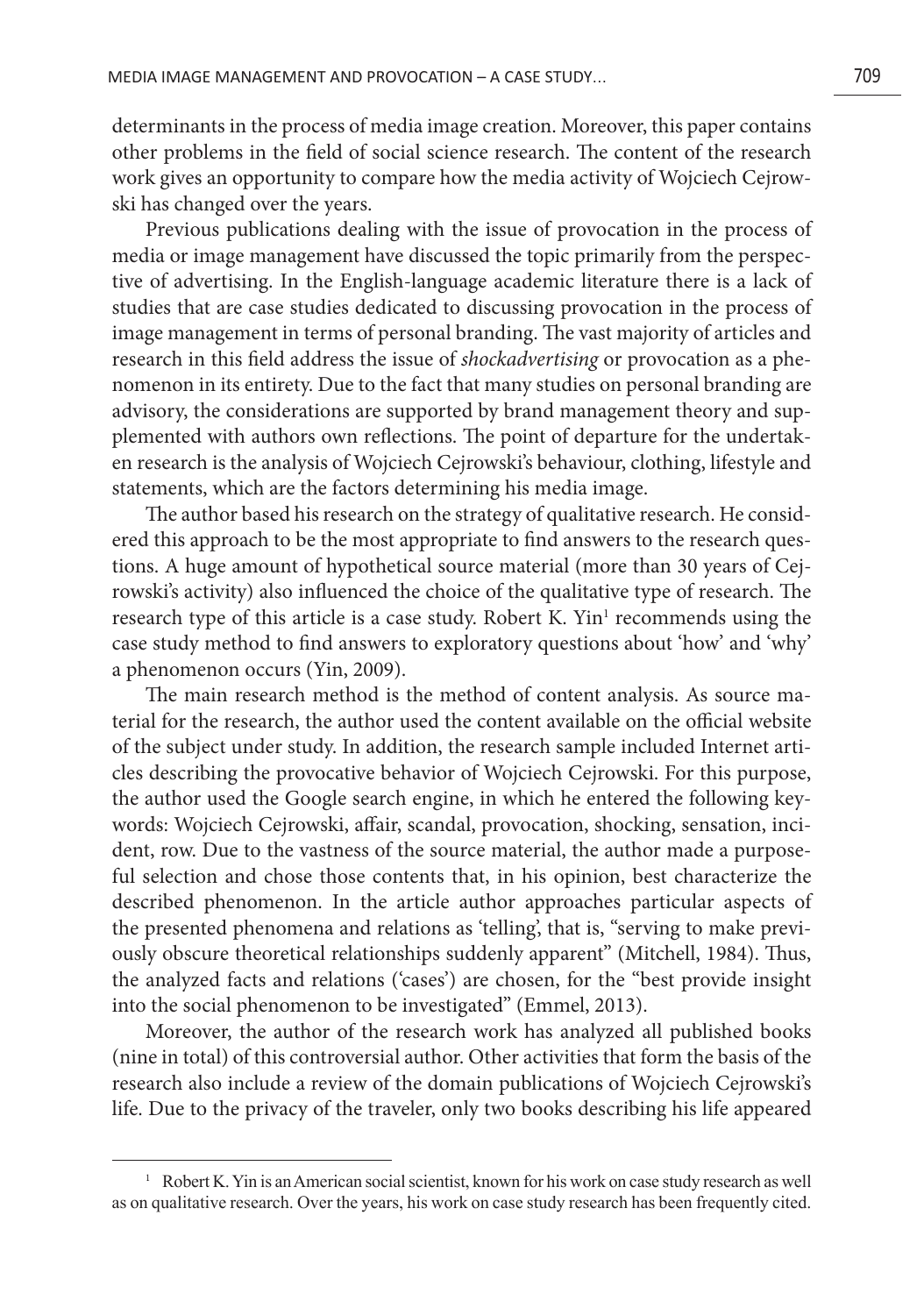on the market (Brzozowicz, 2010; Królikowska, Rott, 2010). The research sample also included a publication by the American political scientist David Ost (1999), which is an analysis of extreme right-wing movements in Central and Eastern Europe. His research cited Cejrowski's provocative behavior in the media as an example of a representative of Polish right-wing.

### 2. Personal brand management in terms of media image

A personal brand is a concept that is rooted in social interactions. It relates to the realization of an individual's goals in the social area, but also to the theory of personal brand management (Walczak-Skałecka, 2018). Referring to the understanding of brand proposed by Leslie de Chernatony, a personal brand can be considered as an identifiable person who represents lasting values recognized by the recipient as those which to the highest degree satisfying their needs (de Chernatony, 2003). Consideration of personal branding shifts toward a particular category of thinking about the individual. Tom Peters (1997) has taken as a starting point the state in which every individual has a personal brand. Of course, not everyone consciously, consistently, and effectively manages it. The definition of a personal brand could be as follows – a personal brand is creating by a person who consciously takes actions to identify, create and communicate values that can be considered by a certain group of recipients as satisfying their needs to the fullest extent (Rampersad, 2008).

Personal brand management is related to a management approach from a marketing perspective (Nierenberg, 2011). In marketing terms, management

(…) is the process of planning and executing ideas for the pricing, promotion, and distribution of goods, services, and ideas designed to bring about an exchange that meets the expectations of targeted customer groups and organizations (Kotler, 1988, pp. 12–13).

Referring to the understanding of brand by management science, personal brand can be defined as the sum of benefits (values) that it brings to all the entities who have contact with a given brand (Wojtaszczyk, Maszewski, 2014). The attributes of a strong personal brand are its high level of awareness and positive image, which are the foundation of trust in the brand (Dowling, 2001).

The media image, according to the American Marketing Association, is the result of the consumer's perception of a product, institution, brand, business, person, which does not have to be consistent with reality and facts. Thus, it is the result of the recipient's perceptions, which do not have to be related to truth and reality. A media image is also the structure of images that determine the perception of an individual, an institution, or another group in the minds of media messages recipients (Smeesters, Mandel, 2006).

Nowadays, an image can be created in two ways: through image self-creation (directly by the person/organization concerned) and through the media (media image,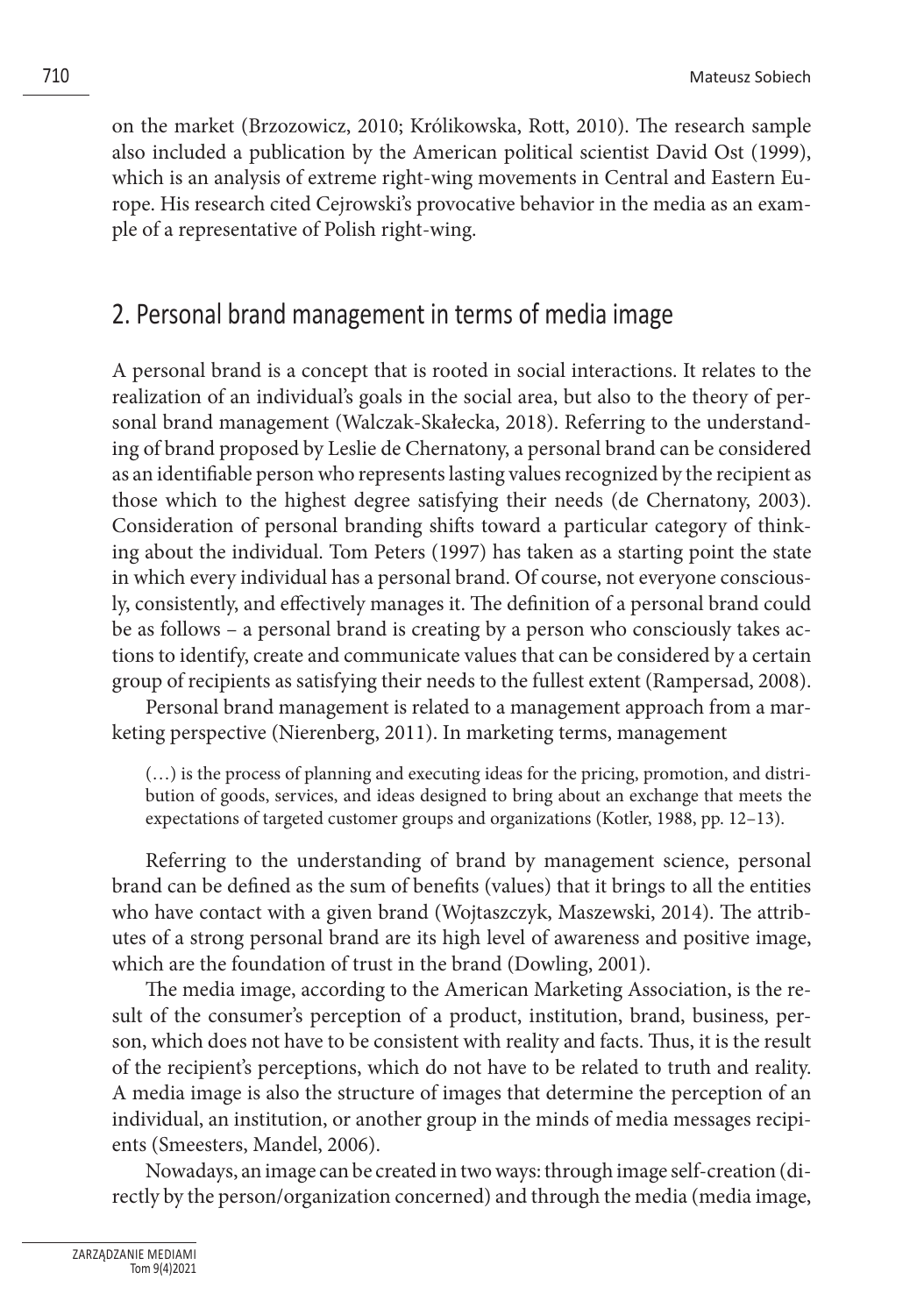often independent of the activities of the subject concerned). Building an image that increases the number of supporters or observers and is aimed at consciously multiplying profits enables conscious self-creation. Its use is facilitated by the social media environment, which gives the author the possibility to control the content of the published messages. Unlike traditional media, which create a media image, some new media (e.g. Facebook or Twitter) promote conscious self-creation. The content available on television, radio, newspapers (including the Internet) is repeatedly posted without consulting the subject, which can have a negative impact on the images built in the minds of the recipients.

Over time, the importance of the media image began to grow, and the  $21<sup>st</sup>$  century is a period in which many entities cultivate their image extremely strongly. Many individuals, institutions, companies and other groups are striving to make their image reliable, clear, and concrete, and to build a positive reputation for the object it concerns. According to Eleri Sampson's external image should be the same as the skills, qualifications, aptitudes, and values that an individual presents to society (Sampson, 2002).

### 3. Provocation in the process of building brand image

The word provocation comes from the Latin word 'provocatio' and means calling, challenge, appeal. The etymology of this term refers to another word used in Latin – 'provocator', that is, 'calling (to battle)'. A provocation (in semantic meaning) is an action aimed at obtaining specific information or at forcing the recipient's behavior through the deceitful and deliberate action of a third party (Eco, 1976). In legal terms, provocation means inducing a person to commit a crime in order to bring about criminal proceedings against them.<sup>2</sup> Another meaning of the word is an action aimed at shocking someone, evoking certain emotions or uncontrolled behavior in someone (Gelb, Hong, Zinkhan, 1985).

In the history of mankind, there have been many instances of unintended use of words in the media. This was often due to the lack of a planned advertising campaign or ignorance of consumer behavior research. Another reason was simply the wrong choice of words. Such action involves the risk of losing the trust, prestige, and value promoted by a brand, an individual, an institution, or another group that is the subject of marketing activities. It may happen that as a result of controversial advertising, which negatively affects the image of a given object, the public opinion will begin to associate it primarily with an unintended action. It is connected with a complete remodeling of the image developed so far and may lead to the loss of the number of fans, spectators, readers, and, as far as goods are concerned, to a decrease in interest in its purchase. It should be remembered that this also works the

<sup>&</sup>lt;sup>2</sup> In the case of Polish legal regulations.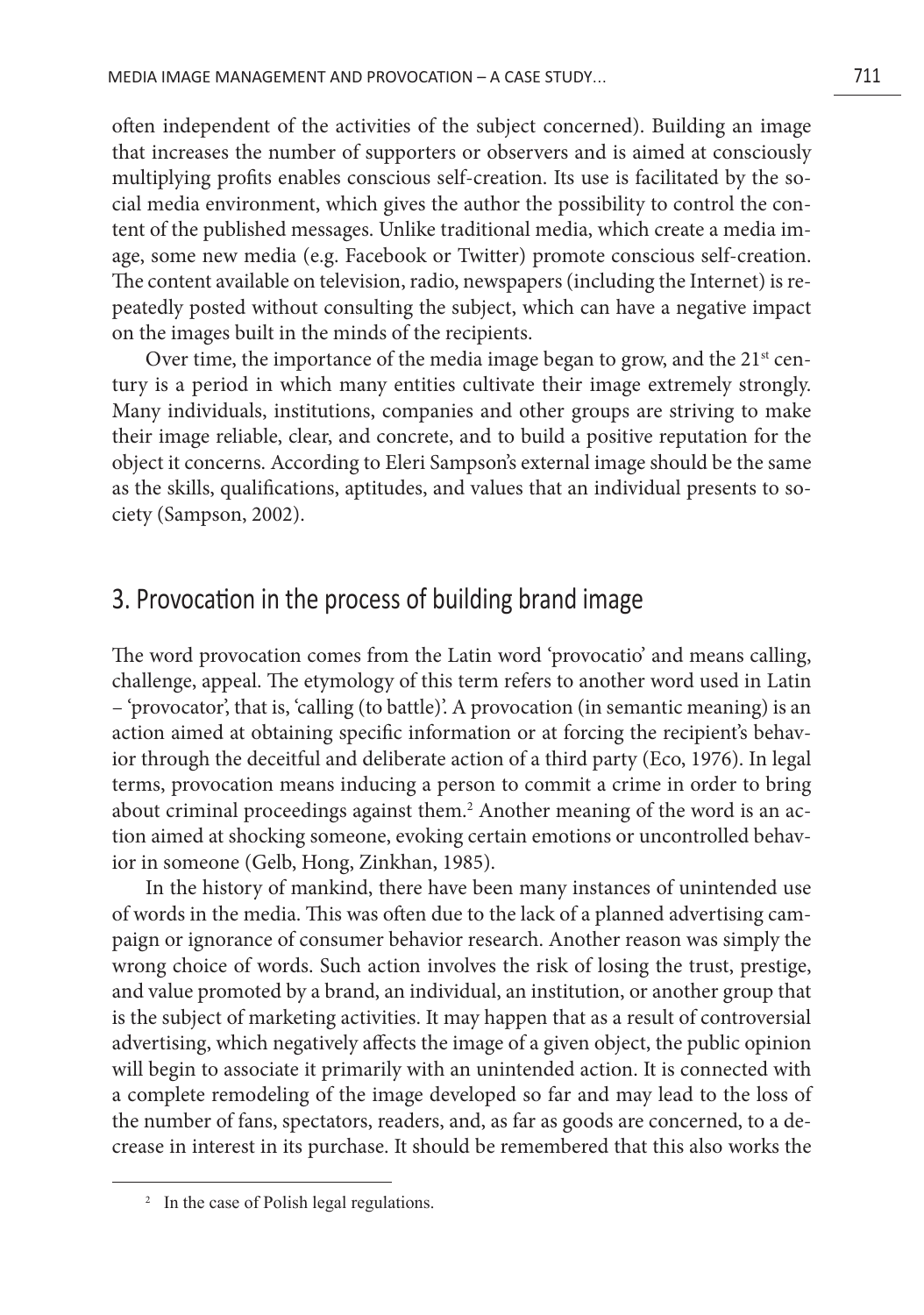other way round – it is also possible that an unknowingly applied provocation in an advertisement will make its reception positive.

An example of unknowing provocation in a media message can be an unfortunate advertisement for a Mountain Dew drink. The producer of this product wanted to present an unconventional advertisement, but it turned out that the main slogan unwittingly persuades customers to masturbate. The British branch of the brand boasted an animated picture (by Twitter) on which a thirsty man drinks a bottle of refreshing drink. Although the picture itself is harmless, it turned out to be a bit more difficult to choose the words used in the campaign. The customers from Scotland laughed at the slogan "Epic thrills start with a chug". They had a good reason to do so. 'Chug' is a popular term in Scottish slang for masturbation. In addition, the whole graphic was given an equally funny description, "We didn't choose the chug life, the chug life chose us", which caused even more controversy.



#### **Figure 1. Advertising provocation of the Mountain Dew**

Source: https://9gag.com/gag/argQyGy (publication date: 28.08.2018; accessed: 3.12.2020)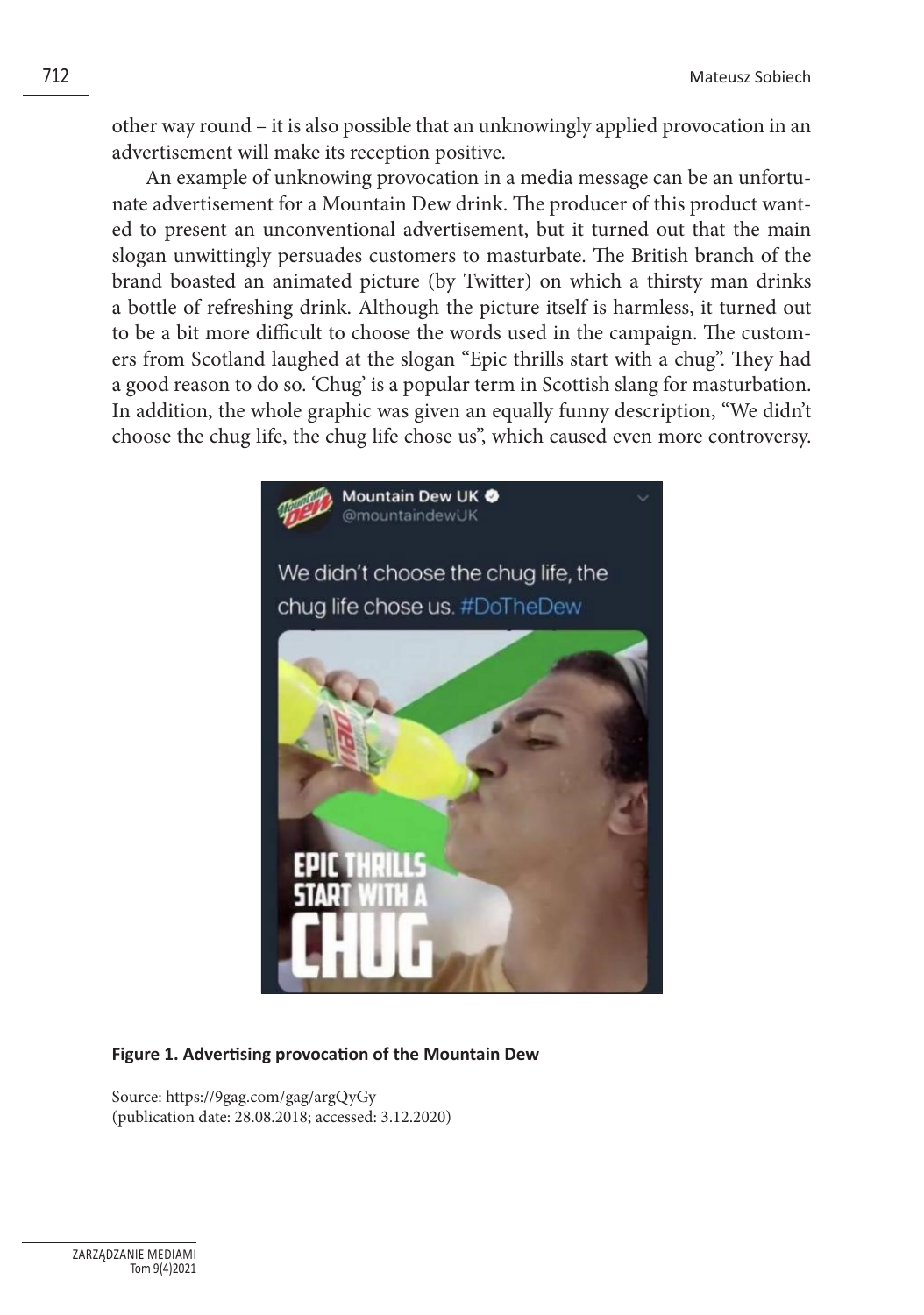Advertising provocations are thoroughly thought-out and planned actions, resulting from, among other things, consumer behavior research. Advertisers are in this case the subject, while the recipients are the object of influence, which becomes a tool to facilitate the achievement of specific objectives (De Pelsmacker, Van Den Bergh, 1996). Advertising message, which contains elements of provocation, is based primarily on the emotions of the person to whom it is addressed. According to Daniel Goleman, emotions can be called any movement or disturbance of the mind, feelings, passions, and any state of mental agitation or excitement (Goleman, 1995). Referring to the emotional sphere is one of the elementary methods of conveying advertising content.

The basic feature of the controversial message in advertising is a transgression<sup>3</sup> (Mortensen, 2013). In terms of the issue considered in this article, this issue means exceeding social norms and taboo. A transgressive advertising message is much more likely to be remembered by a potential recipient. This results in maximizing the use of provocative and shocking advertising (Mortensen, 2013).

The growing number of controversial advertisements and the practice of increasingly questionable means of expression can be considered a cultural phenomenon. This kind of advertising messages often exceeds contemporary cultural norms and patterns, while at the same time broadening the framework of what is considered acceptable, due to its universality. The dynamic at which social acceptance of all sorts of impulses and different behaviors increases is fast, which affects the dynamic at which limits are crossed. In the past, the woman's knee was seen as a highly inappropriate act. Nowadays, the sight of distracted female representatives in TV broadcasts is not considered to be something extraordinary.

### 4. Case study of Wojciech Cejrowski

Wojciech Cejrowski<sup>4</sup> is a traveler, indigenous or endangered tribes, a TV personality, a popular radio journalist, a cabaret artist (he says: I am a comedian), a writer and publicist, a satirist – a fervent critic of bureaucracy and socialism, a music critic, a photographer, and a carpenter by profession. Cejrowski undoubtedly has an unconventional personality. He is sharp, expressive, and uncompromising – for some, it is an advantage, for others his biggest disadvantage. There is a belief that he is generous in criticism and sparing in praise. Cejrowski's traveling activity,

<sup>&</sup>lt;sup>3</sup> A social transgression, violating a norm.

Probably he was born in  $27<sup>th</sup>$  of June 1964 in the neighborhood of Elbląg (Poland). This is an unconfirmed information – Cejrowski himself denies that he would be born in the vicinity of this town. On the website of info.elblag.pl, he denied being born over there, saying the following: "I am a Kociewiek, that is, I grew up in Kociewie and that is where I come from, my whole family comes from, our roots are there. Apart from this information, I never give anything else, because you have privacy once."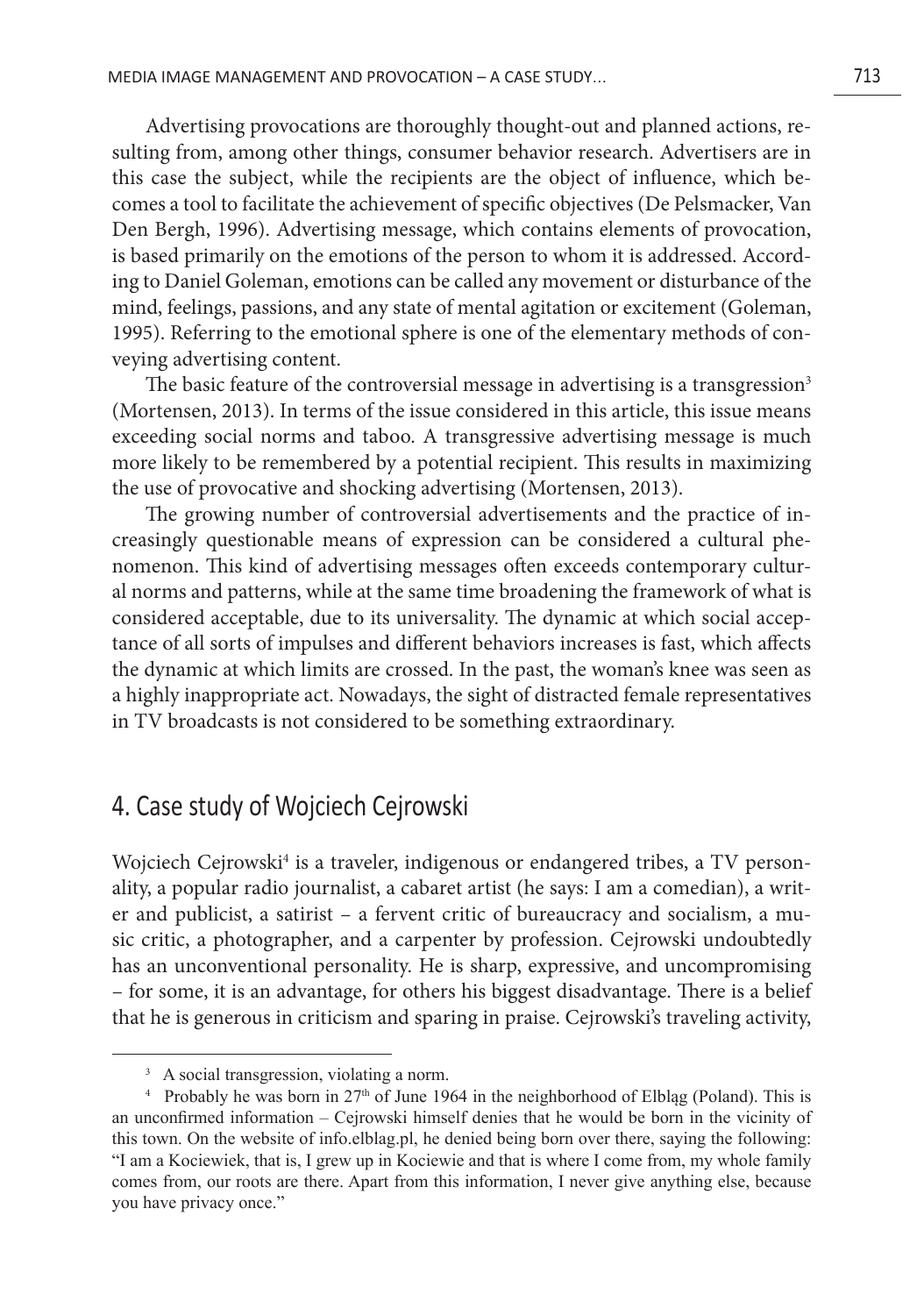popularized by TV programs and books, although it brought him great success among viewers and readers, became the object of criticism from Latin-American Researcher Marcin Florian Gawrycki in his book. Gawrycki counted Cejrowski as a 'travelbrite',<sup>5</sup> in other words – traveling celebrities proclaiming a simplified image of exotic peoples of the world.

Wojciech Cejrowski is a persona who often arouses controversy with his statements or behavior. Since the beginning of his media career, he has not concealed his views. He was often a hero or anti-hero of newspaper titles that reported on his controversial statement or behavior. Such a sequence of things makes Wojciech Cejrowski's views influence the creation of his media image. Analyzing the way the traveler expresses them, one can certainly find elements of provocation, causing his interest in a large crowd of recipients. Some political scientists unequivocally classify Cejrowski as a persona with views consistent with those of the extreme right. One of them is David Ost, an American scientist dealing with the subject of Polish political transformation. In his article, devoted to the extreme right-wing in Poland, he mentions Cejrowski among people with such a worldview (Ost, 1999). Another scientist, who shares Ost's opinion, is Dariusz Galasiński, who wrote in his book that Cejrowski often publicly stresses his aversion to certain ethnic groups, such as Roma, Gypsies, or Jews (Galasiński, 2000). Moreover, both claim that in the program *Barefoot Around the World*<sup>6</sup> there are racist statements, directed against the different racial origin.

Over the years Wojciech Cejrowski has shocked public opinion on many occasions. One of the most controversial issues is burning the European Union flag when he was a guest of a television program at the Polish public television (TVP). In 2017, during a journalistic program in which he performed together with Michał Rachoń, both gentlemen raised issues related to the European Union. Suddenly Cejrowski took out the flag of this organization and decided to burn it. The program was not interrupted, and when the paper flag with twelve stars on the blue background was destroyed, Cejrowski said: "In America, if you did something like that, nobody would even be interested in it. This is a piece of paper, this is my property and I can do with it whatever I like in my cabin". In addition to the anti-European Union manifesto, Cejrowski challenged the legal provision concerning the desecration of national symbols. Later he added: "The European Union is not a state and therefore its emblem is not protected by any regulations other than patents. Someone has bought himself a flag, he can burn it if he wants."

Between appearances on television or radio, Cejrowski occasionally deals with preparing reviews. In 2018 he decided to review Wojciech Smarzowski's film *Clergy*<sup>7</sup> in a few sentences, even though he admitted publicly that he did not watch it at

<sup>&</sup>lt;sup>5</sup> A combination of two words: traveler and celebrity.

<sup>6</sup> Polish title: *Boso przez świat*.

<sup>7</sup> Polish title: *Kler* – a Polish movie criticizing the Catholic Church.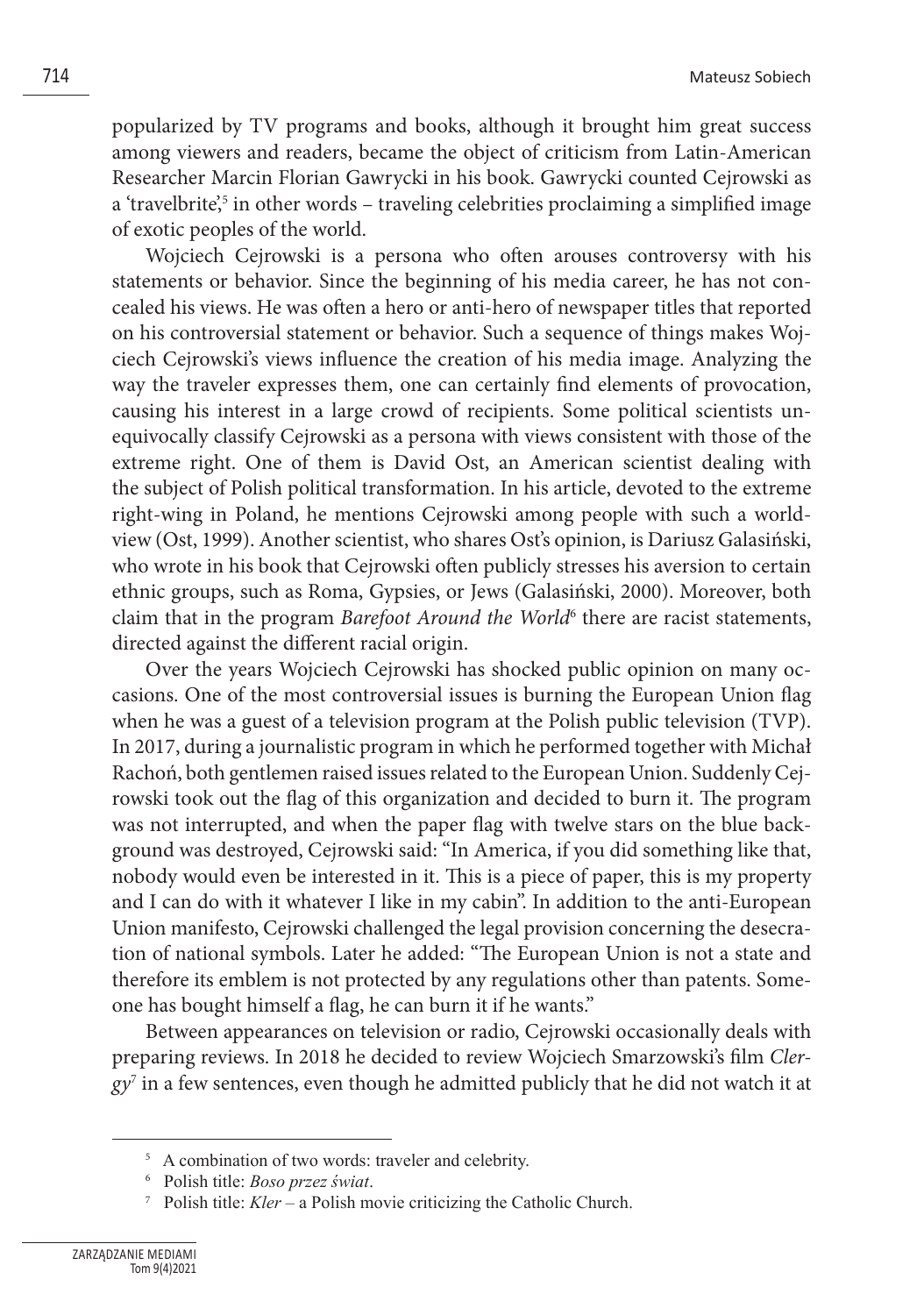all. On Radio Zet, when asked about his feelings connected with this production, Smarzowski said in very controversial words:

I don't have to watch the film to trust other people's opinions, just like I don't have to watch my own stool guts, but I can trust the doctor who put the probe in there, he put the sight glass in my back. I don't have to watch the movie from my own ass. With regard to the film *Clergy* I have exactly the same.

If Cejrowski's goal was to arouse controversy among the audience, he can certainly consider his provocation as successful, because the statement resulted in many calls to the editorial office where he spoke the words. Taking into account the fact that several Internet news services wrote about this situation, the more Cejrowski's media image has been recorded in the minds of media recipients.

Wojciech Cejrowski, despite many declarations that put him in the light of a believing Catholic, was able to speak negatively even about the head of the Catholic Church. His commentary on the pontificate of the current Pope Francis I reservations considerable doubts among the public opinion. In 2013, during a conversation with one of the Internet portals, he decided to evaluate the Argentinean Pope in strong words. He expressed his disapproval in the following way:

When I see him in sloppy shoes, in liturgical robes when he performs the liturgy, he is the governor of Jesus Christ on Earth, King of Kings, I would expect him not to have those awful shoes. I know that St. Francis of Assisi was also shocked by his behavior, he chased the naked man.

At the end of the conversation he decided to verbally attack the Pope directly. He commented not only on his pontificate in the theological aspect, but also on the profane sphere of the most important person in the Catholic Church. Cejrowski appealed:

I am weaker from theology than Terlikowski<sup>8</sup> and I read it to myself, and he says that Francis is very weak in theology. Not every pope has to be strong in theology, but he is simply weak. Benedict was excellent in theology, while Francis is poor, his speech is weak, the sermons he preaches are quite empty from my point of view, shallow. These are such Latino circles. He didn't say anything like that and didn't finish it... He's spinning and spinning. Say something concrete to the man!

Not even a year has passed since the controversial statement on Francis I, and Cejrowski once again decided to provoke the media experts (and not only) with his statement. This time his opinion was not connected with clergy or the institution of the Church. The traveler decided to comment on the event which took place on November 11th during the Independence March in Warsaw. In 2013, during the Independence Day celebrations, unknown perpetrators set fire to a rainbow, which is a symbol of the LGBT environment, located in Warsaw's Savior Square. In addition,

<sup>8</sup> Tomasz Terlikowski – Polish journalist related to publications about the Church.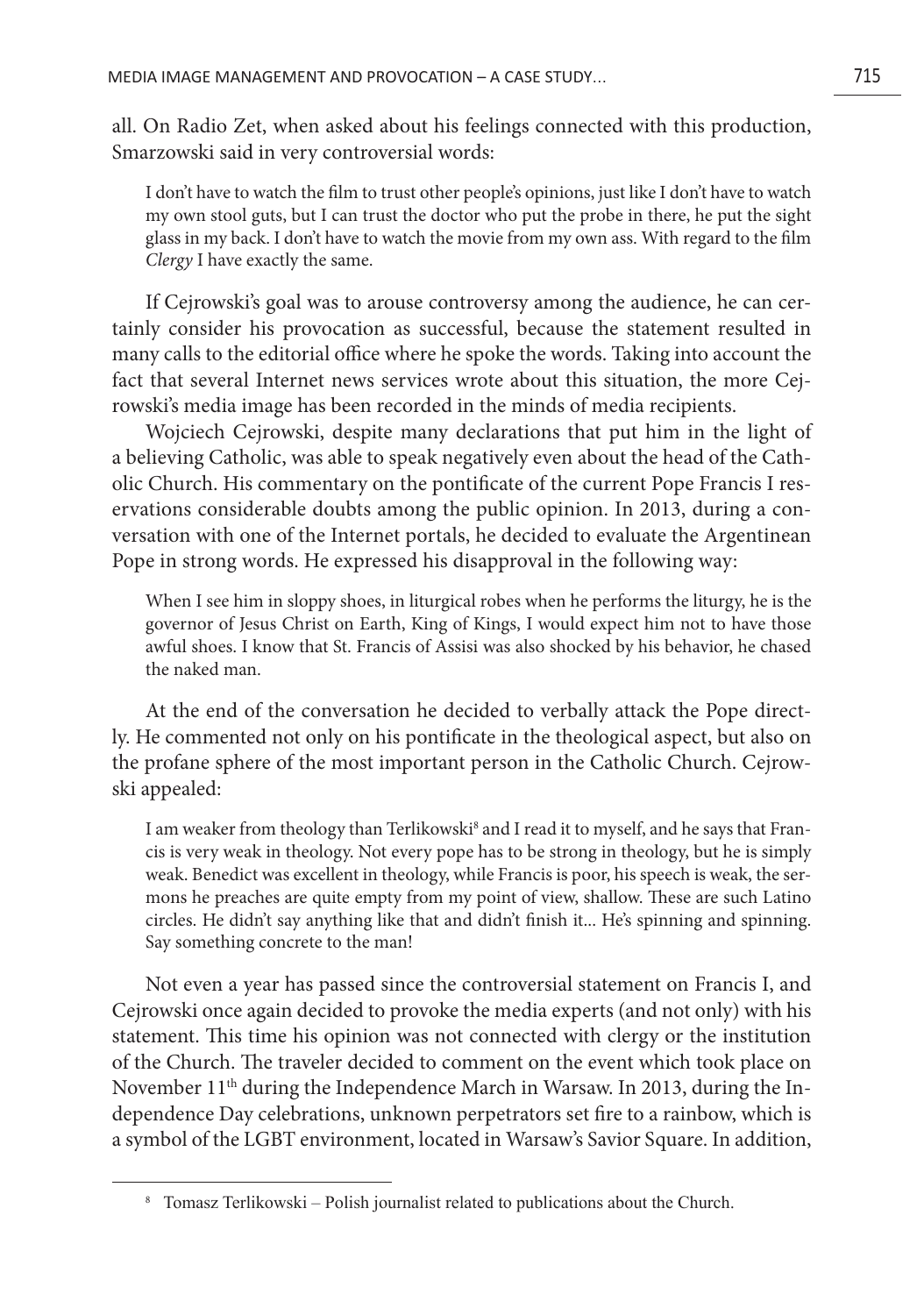also unknown individuals set fire to a shelter on the premises of the Russian Embassy, also located in Warsaw. The day after the rainbow was burned on Savior's Square Cejrowski decided to express himself on this subject, through his Facebook. Post account, sounded as follows: "The Rainbow on Savior's Square was burnt. Finally! This is Savior's Square, not the Square of Perverts".

Cejrowski did not stop at commenting on the burnt rainbow. A few hours later he posted an equally controversial entry. Another issue he decided to subject to provocative criticism was the fact of setting fire to a shelter located on the premises of the Russian Embassy in Warsaw. In his entry, Cejrowski blames the police for this act of vandalism: "Every Pole has the constitutional right to throw everything he wants at the Russian embassy (not the people, only the property) and the police have the duty to effectively defend the diplomatic post even of such a hostile state as Russia." Cejrowski's scandalous entries were publicly commented on by Michał Wiśniewski, a person known primarily in the Polish show business community. The musician in his statement evaluated not only what Cejrowski said, but also the very lifestyle of the traveler. A former participant in the Eurovision contest said on public television:

He can do the most wonderful nature shows in the world, but he is an absolutely crazy man who has no right to remind us that in the name of the Constitution, we have the right to throw down the Russian embassy and burn Polish police booths.

It is worth noting that Wiśniewski very rarely decides to make a public comment on political or social issues. It is possible that as a result of Cejrowski's controversial opinions, he was provoked to speak on this matter.

## 5. Gestures, clothing and body language – factors for building the audience's attraction

Human communication is not just words. Gestures and (broadly understood) body language are also very important in this process. Moreover, clothing and its additional elements play a significant role in communication. The role of the body, which consists, among other things, of external appearance, causes that the spoken words can be interpreted in completely different ways by their addressee.

According to the American anthropologist Albert Mehrabian (1987), non-verbal communication is much more important than that based on the use of words. He confirmed his hypothesis with research results. Mehrabian research proved that as much as 55% of non-verbal communication is non-verbal. In the next position, he classified the sound of the voice, to which he attributes 38%, and at the very end, there are words – 7% (Mehrebian, 1987).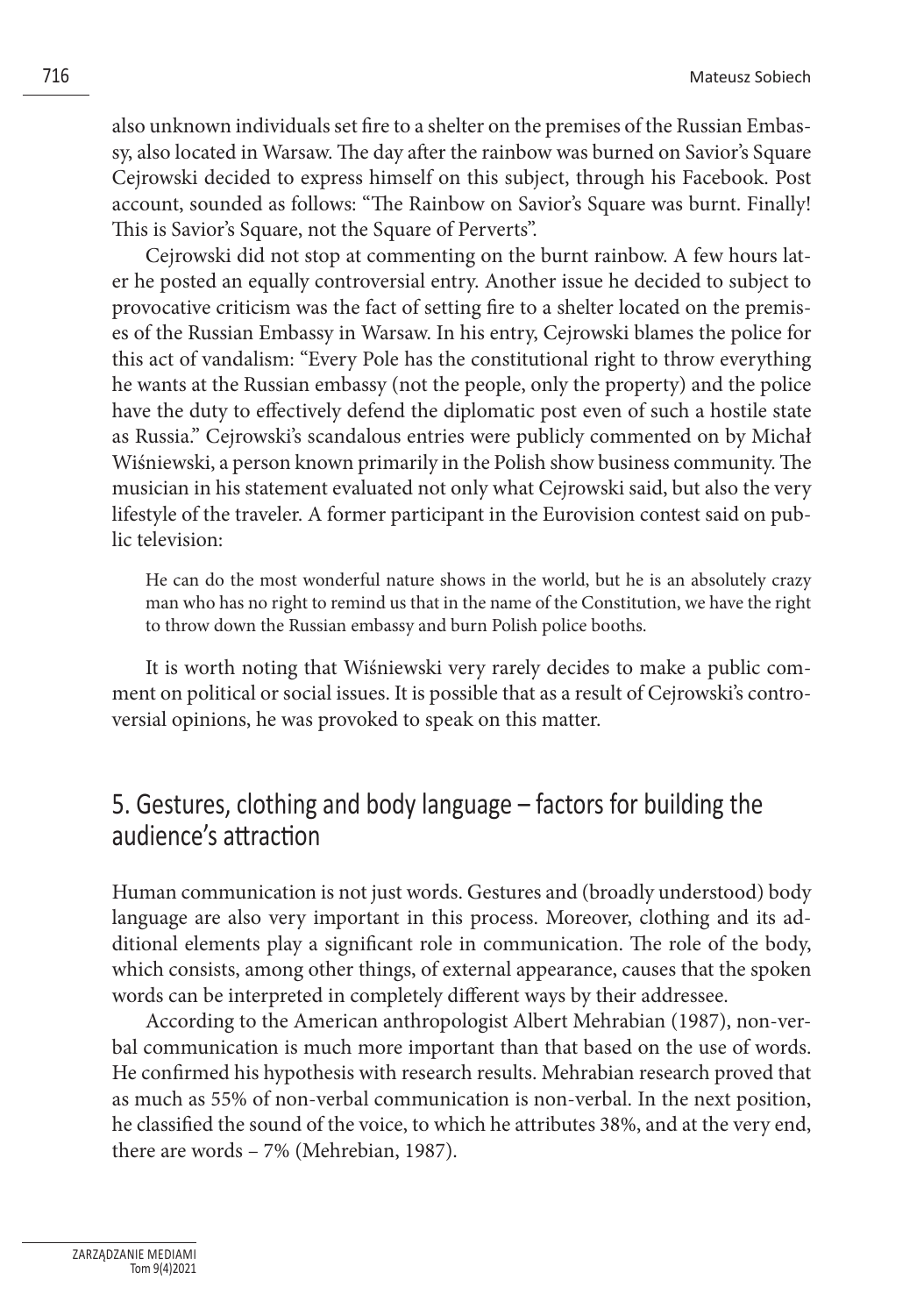Analyzing the way how Cejrowski communicates in front of the camera, one can certainly state that non-verbal communication is of colossal importance during his speeches. Apart from sophisticated vocabulary, colorful comparisons, and controversial comments, Cejrowski is known by great expression during his gestures. In one of the episodes on public television, he himself stated on air that he has "overexpression of movement". This was due to the context when Cejrowski was explaining to the host of the program why he does not want a glass of water to stand near him. Other examples of Cejrowski's gestures are episodes of his program *Barefoot Around the World*. In one of them, Cejrowski operated his hands so hard that at some point he hit the lens. The editor decided to publish this fragment.



#### **Figure 2. Wojciech Cejrowski in his characteristic shirt**

Source: https://commons.wikimedia.org/wiki/File:Wojciech\_Cejrowski\_2011.jpg (publication date: 12.08.2011; accessed: 3.12.2020)

An important element of non-verbal communication, which characterizes Cejrowski, is also clothing. For many years now, an opinionated traveler has been associated with the public opinion with wearing multi-colored shirts. Cejrowski in each episode of *Barefoot Around the World* is dressed in a shirt, which very often has a bold color. Such a turn of events is hardly surprising because the episodes of this cycle are very often shot in exotic parts of the world, with which such clothes are associated. However, it is unusual that Cejrowski often appears in this type of clothing in journalistic programs or even during scientific conferences. The characteristic shirt, over the years, has become for him something more than just an element of his media image. Since 2005 he started selling this type of clothing in the Colonial Store, which he owns. Such a sequence of things made people who are admirers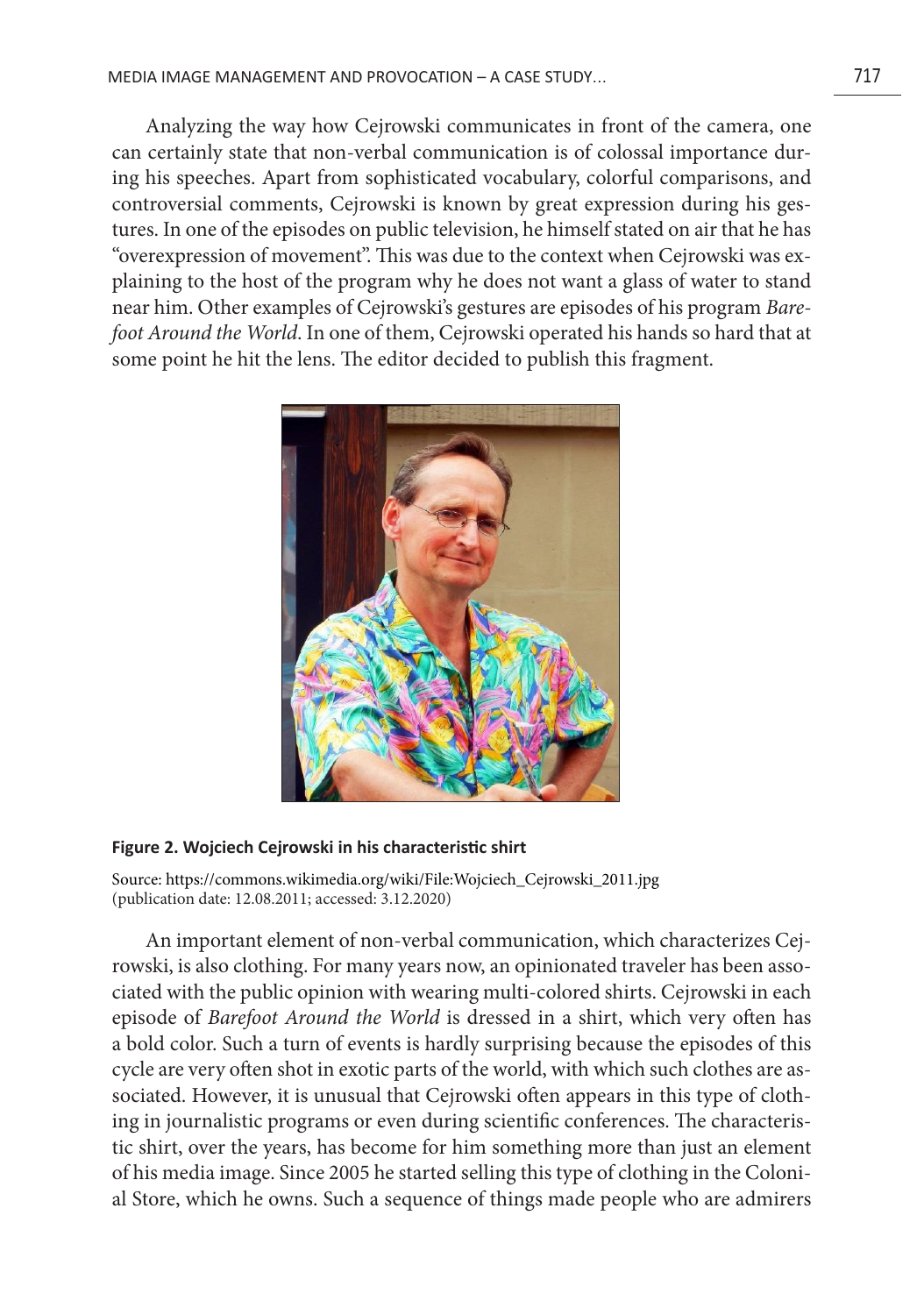of Cejrowski or often agree with his views, got the opportunity to identify with him by wearing shirts in extravagant designs. Analyzing all the years of Cejrowski's media activity, it is highly probable that this type of outfit brings him certain benefits, because for many years he has not changed the style of his clothes.

### 6. Conclusions

Provocation is an instrument that is used when building a media image. It is proved by the analysis of specific content, on the basis of which its application was described in detail. Cejrowski is an example confirming the thesis contained in the title of the work. The figure of him made it possible to show the research problem in a different way and to describe the analyzed phenomenon in terms of content.

It seems impossible to state unambiguously whether provocation is an effective tool in the process of media image creation. In the case analyzed in this paper, one can see both positive and negative effects, which are derivatives of such activities. By some publicists, Cejrowski is considered to be one of the so-called 'travelbrities'9 . Considering what this term means, any mention of Cejrowski in the media seems to be beneficial for him. This has to do with the unwritten rule in the world of mass media, according to which "no matter how – as long as it is loud about me." Thanks to his presence in various types of relays, directed to a specific group of recipients, Cejrowski had a chance to reach a very wide audience. Regardless of his liking or lack of liking, the recipients of the media had regular contact with him, which had an impact on building his media image.

Due to the extremely different perception of his person, Cejrowski decided to create two Twitter accounts. One is called 'Wojciech Cejrowski' and the other one is 'Wojciech Cejrowski for the bold'. The first profile is only related to travel activities. There are no political opinions or comments containing Cejrowski's worldview. The second account, on the other hand, is a place where the traveler posts only entries concerning current events on the political scene. This dualism, which Cejrowski uses on Twitter, is caused by a wave of unfavorable comments, which previously appeared under his entries in another social medium – Facebook. This case answers well the question of research of which factors determine the form and style of media image creating. In Cejrowski's example, one of the most important factors is a feedback of his recipients.

Controversial statements, behaviors, and manifestos by Cejrowski have brought him many benefits. Not only in terms of image but also financial. Thanks to exposing the Yerba Mate drink and dressing up in shirts, Cejrowski made selling these things an additional source of income. Moreover, he created something that, according to media image experts, is extremely important in creating his own image

<sup>9</sup> A person known for his or her travels.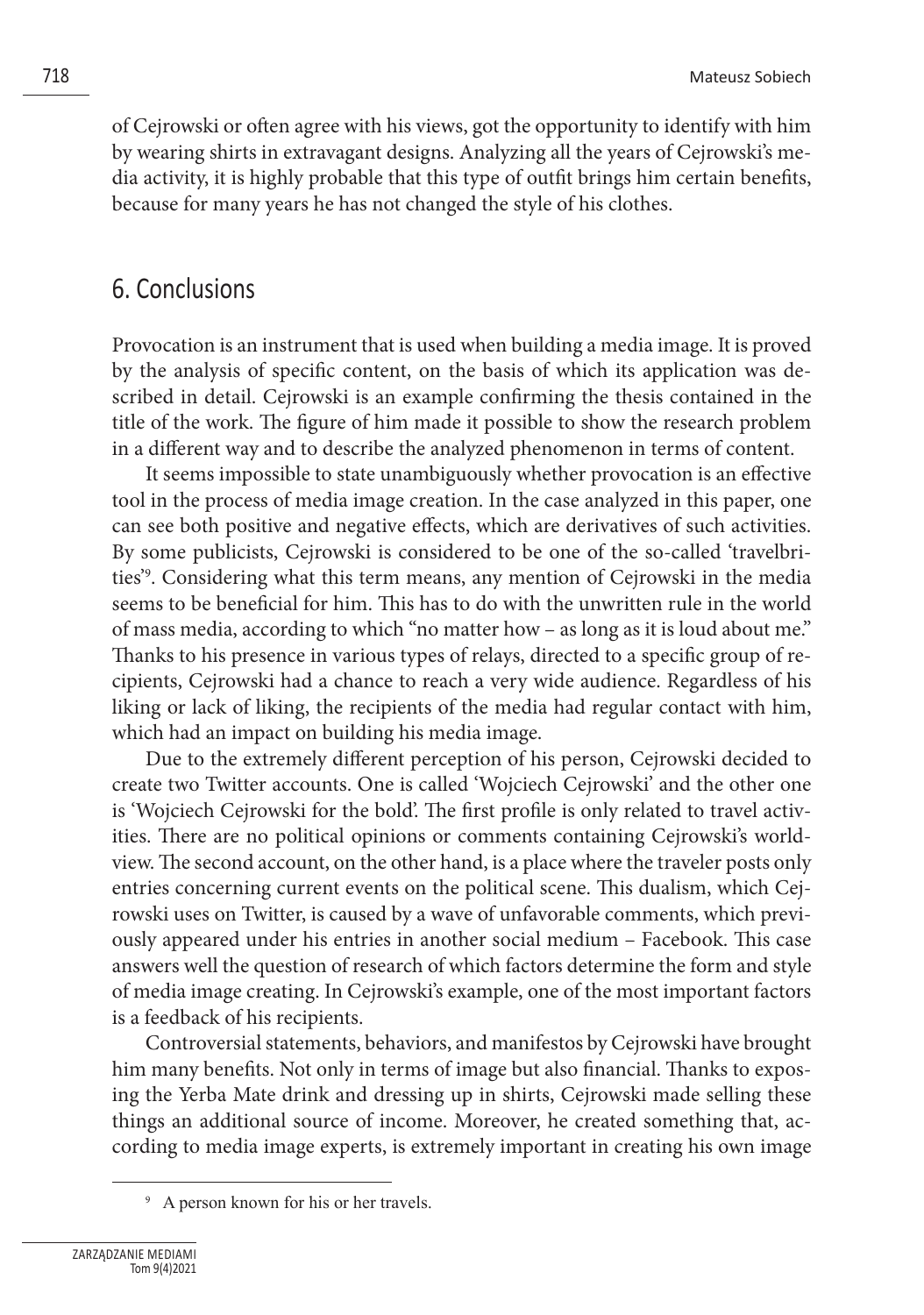– a symbol. The colorful shirt and drinking vessel Yerba Mate is very often associated with the figure of Cejrowski, not only by his audience, listeners, or readers. Scandalous statements and questionable behavior of the traveler have influenced the high publicity of this person. This is evidenced by the fact that many websites contain the words 'Wojciech Cejrowski' in their content. Using the Google web browser, more than 1.750.000 pages pop up after typing in the traveler's name and surname, which wrote about him.10

The use of provocation in the process of media image building also has some consequences. Due to his controversial statements, Wojciech Cejrowski has had a number of court cases in his portfolio. One of them ended unsuccessfully for him. The traveler had to pay three thousand PLN in fines for insulting the former President of Poland – Aleksander Kwaśniewski. Considering the legal aspect, this was the most painful consequence he suffered during his media career. Moreover, Cejrowski was repeatedly expelled from the media in which he worked, including the most popular titles of newspapers, radio stations, and television channels in Poland. On the one hand, this fact can be seen as an insult because it gives him the testimony of an unstable person. Moreover, it is difficult to give such a person the credit of trust. Looking at it from a different perspective, however, it must be said that thanks to this situation, Cejrowski had a chance to appear in front of a very wide audience. For more than two decades of his career, he was an employee of several television and radio stations and press titles. Such a turn of events enabled him to reach different audience groups, not necessarily of the same profile.

There is a high probability that if it wasn't for such frequent employer changes, he wouldn't be as popular today as he is. So, if you look at it in terms of media coverage, in a sense Cejrowski may consider his failures as a success. It is worth noting that he has been using provocation for over 30 years and still does not change his image-building strategy. Taking into account the fact that during those years he has been constantly moving in public space, one can say that in his case provocation is a very effective tool of image building. If it had been the other way round, Cejrowski would probably have abandoned this communication strategy and would not have generated such a large audience on television<sup>11</sup> or had a large number of books sold.12

 $10$  Data as of  $1<sup>st</sup>$  of December 2020.

<sup>11</sup> New episodes of the programme *Boso przez świat* are watched by an average of 900.000 viewers each. According to Wirtualne Media.pl, over 1.1 million viewers tuned in on 28 of Ferbuary 2021 to watch the first episode.

<sup>12</sup> According to Natemat.pl in 2010, his book *Gringo wśród dzikich plemion* earned PLN 1.87 million on sales.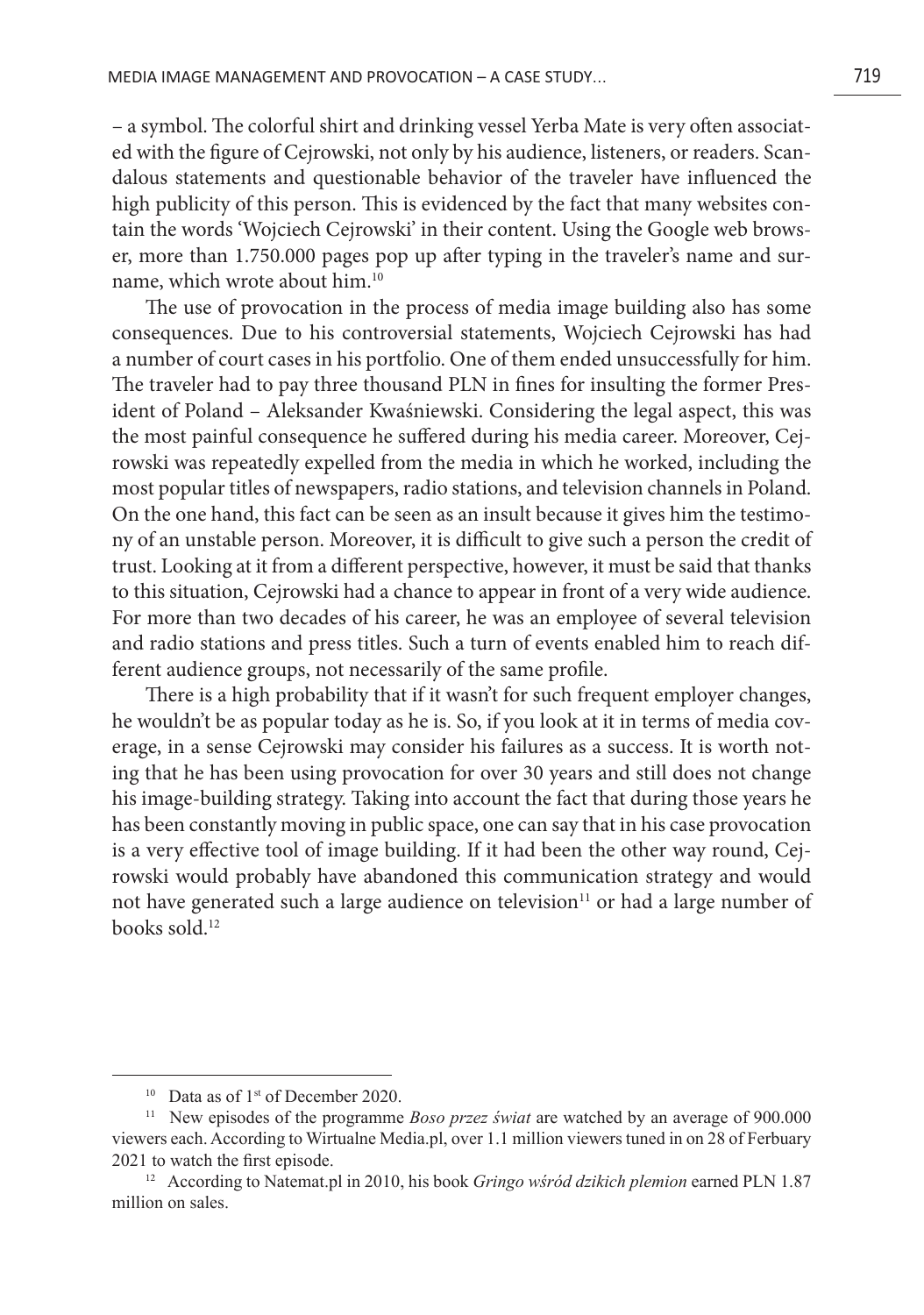#### **Bibliography**

- Almeida F. d' (2011). *La manipulation*. Paris: Presses Universitaires de France.
- Białopiotrowicz G. (2009). *Kreowanie wizerunku w biznesie i polityce*. Warszawa: Poltext.
- Brzozowicz G. (2010). *Cejrowski. Biografia*. Poznań–Warszawa: Zysk i S-ka; Wydawnictwo Czerwone i Czarne.
- Chernatony L. de (2010). *From Brand Vision to Brand Evaluation*. London: Routledge.
- De Pelsmacker P., Van Den Bergh J. (1996). "The Communication Effects of Provocation in Print Advertising". *International Journal of Advertising*, 15(3), pp. 203–222. DOI: https:// doi.org/10.1080/02650487.1996.11104652.
- Dowling G. (2001). *Creating Corporate Reputations*. Oxford: Oxford University Press.
- Eco U. (1976). *A Theory of Semiotics*. Bloomington: Indiana University Press.
- Emmel N. (2013). *Sampling and Choosing Cases in Qualitative Research*. London: Sage.
- Galasiński D. (2000). *The Language of Deception: A Discourse Analytical Study*. London: Sage.
- Gelb B., Hong J.-W., Zinkhan G. (1985). "Communications Effects of Specific Advertising Elements: An Update." *Current Issues and Research in Advertising*, 8(l), pp. 75–98. DOI: https://doi.org/10.1080/01633392.1985.10505384 (accessed: 3.12.2020).
- Goleman D. (1995). *Emotional Intelligence*. New York: Bantam Books.
- Karwat M. (2007). *Teoria prowokacji*. Warszawa: Wydawnictwo Naukowe PWN.
- Kotler Ph. (1988). *Marketing Management: Analysis, Planning, Implementation, and Control*. Cambridge: Longman Higher Education.
- Kreft J. (2015). *Za fasadą społeczności. Elementy zarządzania nowymi mediami*. Kraków: Wydawnictwo Uniwersytetu Jagiellońskiego.
- Królikowska B., Rott D. (2010). *Strategie autoprezentacyjne w reportażach podróżniczych Wojciecha Cejrowskiego*. Sosnowiec: Oficyna Wydawnicza "Humanitas".
- Mehrebian A. (1987). *Eating Characteristics and Temperament: General Measures and Interrelationships*. New York: Springer-Verlag.
- Mitchell J.C. (1984). "Typicality and the Case Study". In: R. Ellen (ed.). *Ethnographic Research: A Guide to General Conduct*. London: Academic Press.
- Mortensen. K. (2013). *Maximum Influence: The 12 Universal Laws of Power Persuasion*. New York: Amacom.
- Nierenberg B. (2011). *Zarządzanie mediami. Ujęcie systemowe*. Kraków: Wydawnictwo Uniwersytetu Jagiellońskiego.
- Ost D. (1999). "The Radical Right in Poland: Rationality of the Irrational". In: S.P. Ramet (ed.). *Radical Right in Central and Eastern Europe Since 1989*. University Park, PA: Penn State University Press, pp. 85–107.
- Percy L., Rossiter J. (1992). "Advertising Stimulus Effects: A Review." *Journal of Current Issues & Research in Advertising*, 14(1), pp. 75–90. DOI: https://doi.org/10.1080/10641734.1992. 10504982 (accessed: 1.12.2020).

Peters T. (1997). "The Brand Called You". *Fast Company*, 10.

- Rampersad H. (2008). *Authentic Personal Branding: A New Blueprint for Building and Aligning a Powerful Leadership Brand*. Charlotte: Information Age Publishing.
- Sampson E. (2002). *Build Your Personal Brand*. London: Kogan Page.
- Smeesters D., Mandel N. (2006). "Positive and Negative Media Image Effects on the Self." *Journal of Consumer Research*, 32(4), pp. 576–582. DOI: https://doi.org/10.1086/500489 (accessed: 1.12.2020).
- Sternthal B., Craig S. (1973). "Humor in Advertising." *Journal of Marketing*, 37(4), pp. 12–18. DOI: https://doi.org/10.1177/002224297303700403 (accessed: 3.12.2020).